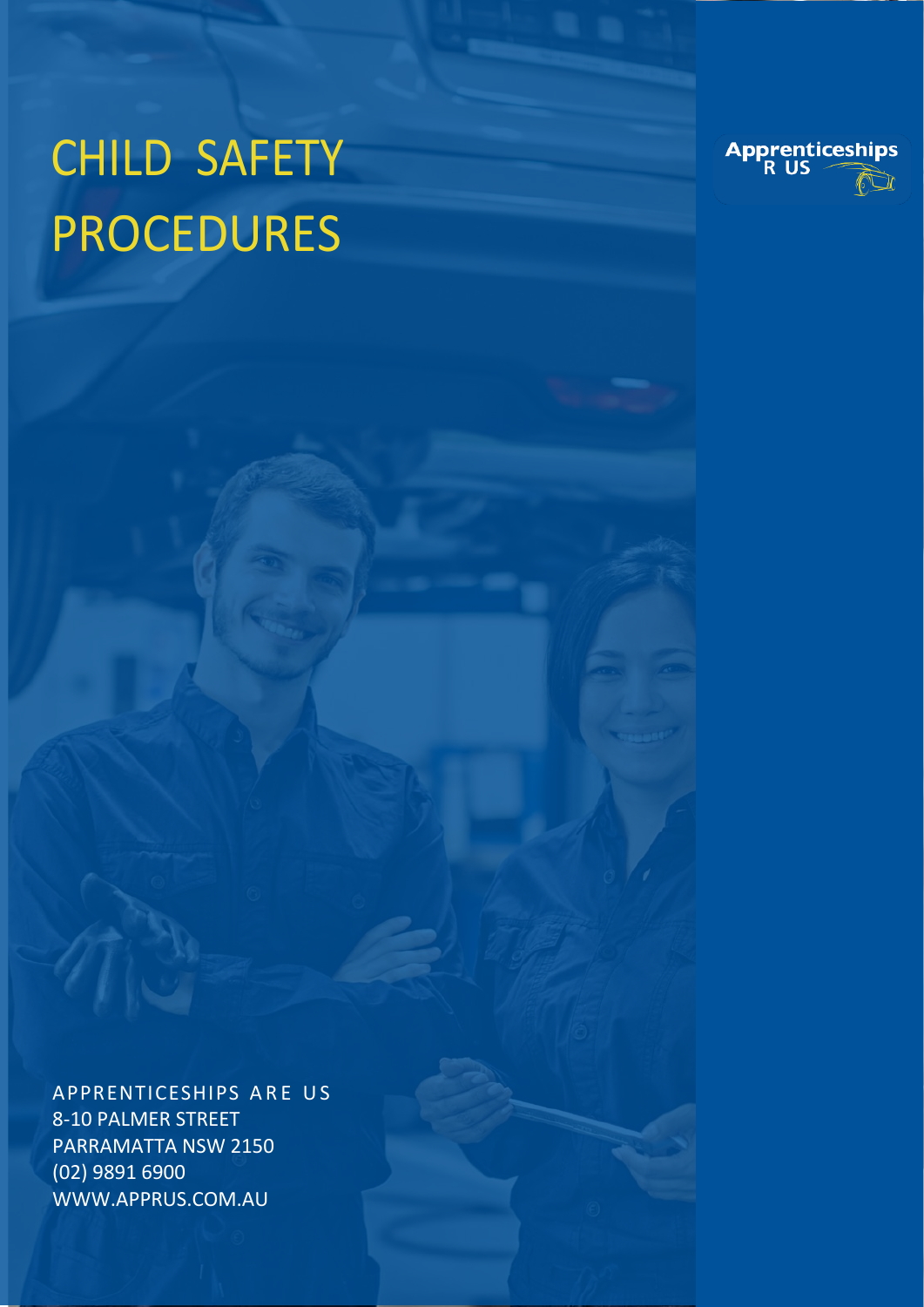# **Child Safety Procedures**

#### **Responsibilities**

The Board of Apprenticeships Are Us has ultimate responsibility for the detection and prevention of child abuse and is responsible for ensuring that appropriate and effective internal control systems are in place. The Board is also responsible for ensuring that appropriate policies and procedures and a Child Safety Code of Conduct are in place.

The CEO of Apprenticeships Are Us is responsible for:

- Dealing with and investigating reports of child abuse.
- Ensuring that all staff, contractors, and volunteers are aware of relevant laws, organisational policies and procedures, and the organisation's Code of Conduct.
- Ensuring that all adults within the Apprenticeships Are Us community are aware of their obligation to report suspected abuse of a child in accordance with these policies and procedures.
- Ensuring that all staff, contractors, and volunteers are aware of their obligation to observe the Code of Conduct (particularly as it relates to child safety).
- Providing support for staff, contractors, and volunteers in undertaking their child protection responsibilities.

All managers must ensure that they:

- Promote child safety at all times.
- Assess the risk of child abuse within their area of control and eradicate or minimise any risk to the extent possible.
- Educate employees about the prevention and detection of child abuse; and
- Facilitate the reporting of any inappropriate behaviour or suspected abusive activities.

Management should be familiar with the types of abuse that might occur within their area of responsibility and be alert for any indications of such conduct.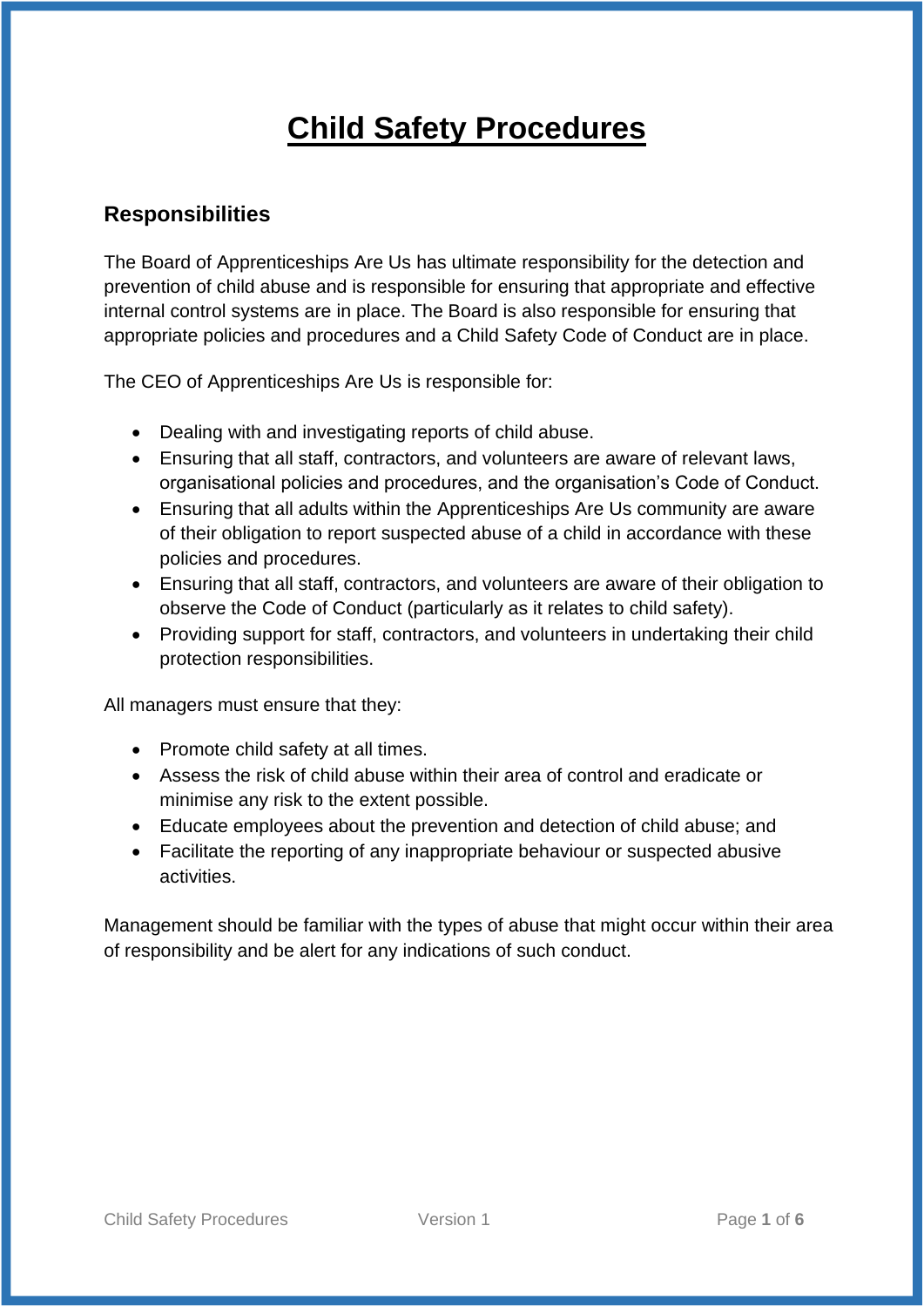All staff/volunteers/contractors share the responsibility for the prevention and detection of child abuse, and must:

- Familiarise themselves with the relevant laws, the Child Safe Code of Conduct, and Apprenticeships Are Us policy and procedures in relation to child protection and comply with all requirements.
- Report any reasonable belief that a child's safety is at risk to the relevant authorities (such as the police and/or the state-based child protection service) and fulfil their obligations as mandatory reporters.
- Report any suspicion that a child's safety may be at risk to their supervisor (or, if their supervisor is involved in the suspicion, to a responsible person in the organisation); and
- Provide an environment that is supportive of all children's emotional and physical safety.

### **Definitions**

**Child** means a person below the age of 18 years unless, under the law applicable to the child, majority is attained earlier.

**Child protection** means any responsibility, measure or activity undertaken to safeguard children from harm.

**Child abuse** means all forms of physical abuse, emotional ill-treatment, sexual abuse and exploitation, neglect, or negligent treatment, commercial (e.g., for financial gain) or other exploitation of a child and includes any actions that results in actual or potential harm to a child.

**Child sexual assault** is any act which exposes a child to, or involves a child in, sexual processes beyond his or her understanding or contrary to accepted community standards. It includes child grooming, which refers to actions deliberately undertaken with the aim of befriending and establishing an emotional connection with a child to lower the child's inhibitions in preparation for sexual activity with the child.

**Reasonable grounds for belief** is a belief based on reasonable grounds (see below) that child abuse has occurred when all known considerations or facts relevant to the formation of a belief are taken into account and these are objectively assessed. Circumstances or considerations may include the source of the allegation and how it was communicated, the nature of and details of the allegation, and whether there are any other related matters known regarding the alleged perpetrator.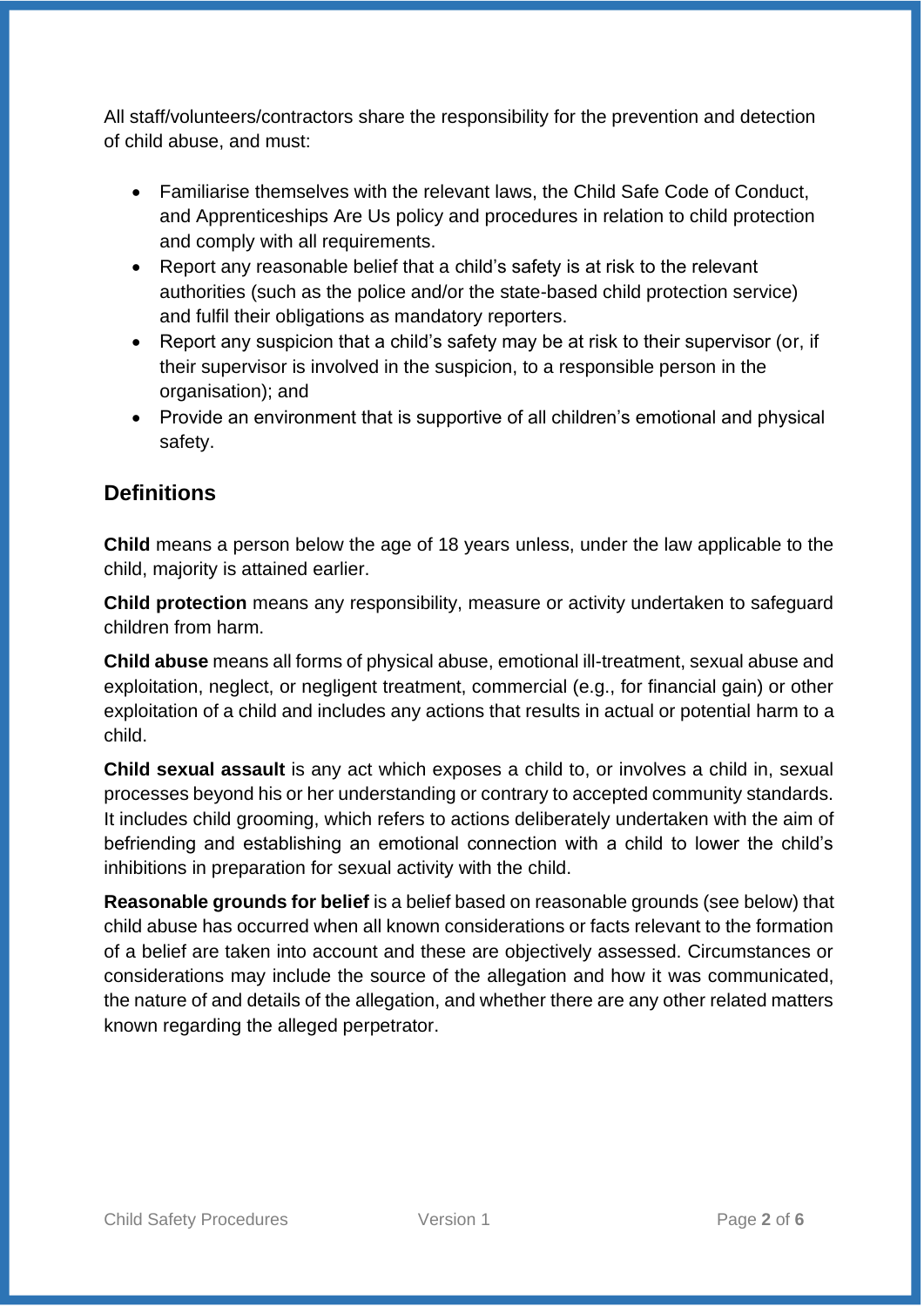A reasonable belief is formed if a reasonable person believes that:

- a) the child is in need of protection,
- b) the child has suffered or is likely to suffer "significant harm as a result of physical injury," or
- c) the parents are unable or unwilling to protect the child.

A 'reasonable belief' or a 'belief on reasonable grounds' is not the same as having proof but is more than mere rumour or speculation.

A 'reasonable belief' is formed if a reasonable person in the same position would have formed the belief on the same grounds. For example, a 'reasonable belief' might be formed if:

- a) a child states that they have been physically or sexually abused.
- b) a child states that they know someone who has been physically or sexually abused (sometimes the child may be talking about themselves).
- c) someone who knows a child states that the child has been physically or sexually abused.
- d) professional observations of the child's behaviour or development leads a professional to form a belief that the child has been physically or sexually abused or is likely to be abused; and/or
- e) signs of abuse lead to a belief that the child has been physically or sexually abused.

#### **Employment of New Personnel**

Apprenticeships Are Us undertakes a comprehensive recruitment and screening process for all workers and volunteers that aims to:

- promote and protect the safety of all children under the care of the organisation.
- identify the safest and most suitable people who share Apprenticeships Are Us values and commitment to protect children; and
- prevent a person from working at Apprenticeships Are Us if they pose a risk to children.

Apprenticeships Are Us requires all workers/volunteers to pass through the organisation's recruitment and screening processes prior to commencing their engagement with Apprenticeships Are Us.

Apprenticeships Are Us may require applicants to provide a police check in accordance with the law and as appropriate before they commence working at Apprenticeships Are Us and during their time with Apprenticeships Are Us at regular intervals.

Apprenticeships Are Us Limited will undertake thorough reference checks as per the approved internal procedure.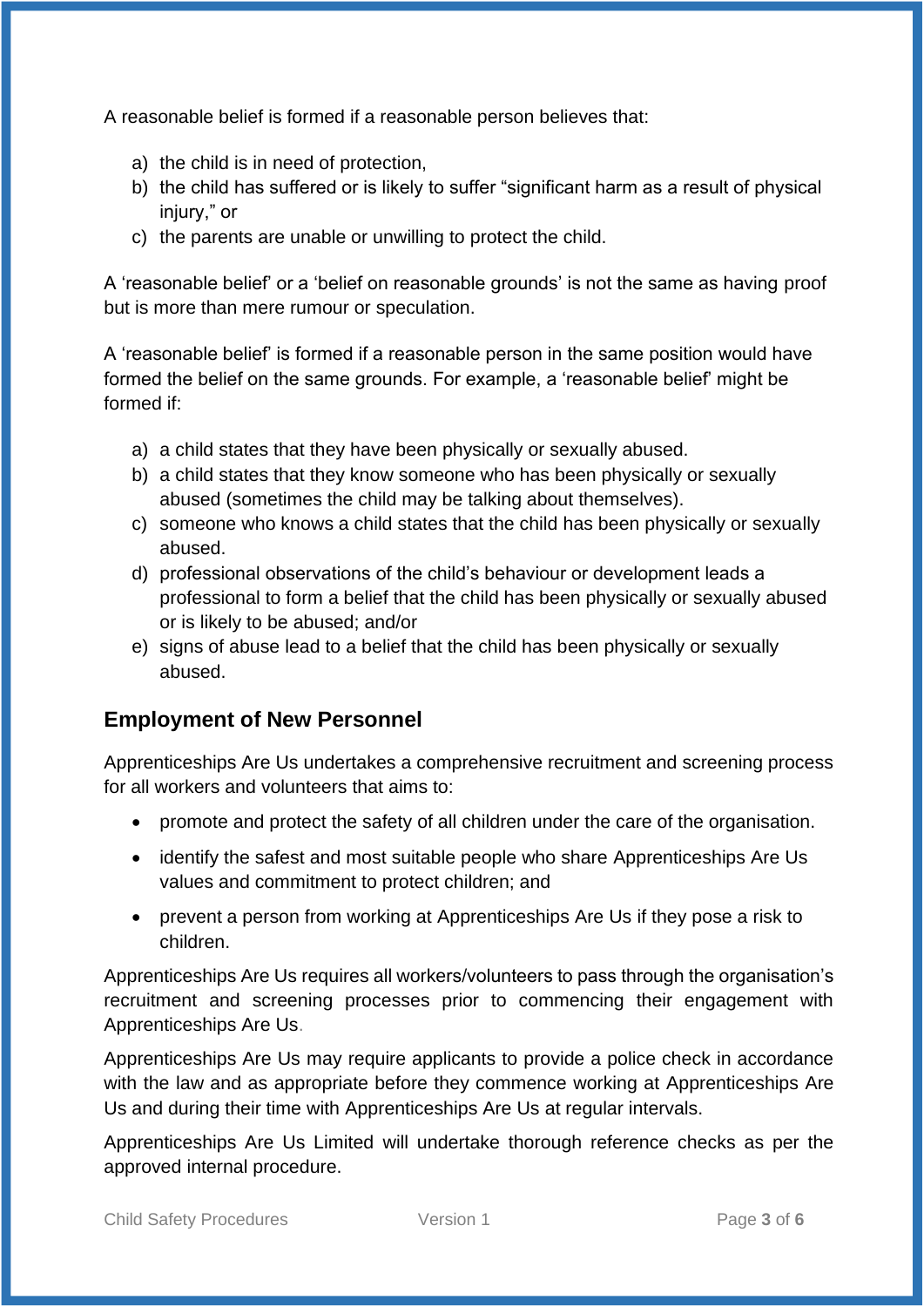Once engaged, workers/volunteers must review and acknowledge their understanding of child safety policies and procedures.

#### **Risk Management**

Apprenticeships Are Us will ensure that child safety is a part of its overall risk management approach.

Apprenticeships Are Us will have a risk and compliance sub-committee committed to identifying and managing risks at Apprenticeships Are Us.

Risk and compliance sub-committee members will receive regular training in relation to child safety.

#### **Reporting**

Any staff member, volunteer or contractor who has grounds to suspect abusive activity must immediately notify the appropriate child protection service or the police. They must also advise their supervisor about their concern.

In situations where the supervisor is suspected of involvement in the activity, or if the person having the suspicion does not believe that the matter is being appropriately addressed or dealt with, the matter must be reported to the next highest level of supervision.

Supervisors must report complaints of suspected abusive behaviour or misconduct to the CEO and to any external regulatory body such as the police.

The tables below include the contact details and reporting guidelines of the reporting authority in each Australian state and territory:

| . Australian Capital Territory | https://www.communityservices.act.gov.au/ocyfs/keeping-children-and-young-<br>people-safe# howto            |
|--------------------------------|-------------------------------------------------------------------------------------------------------------|
| . New South Wales              | https://www.facs.nsw.gov.au/families/Protecting-kids/reporting-child-at-risk                                |
| • Northern Territory           | https://nt.gov.au/law/crime/report-child-abuse                                                              |
| • Queensland                   | https://www.cyjma.gld.gov.au/protecting-children                                                            |
| • South Australia              | https://www.sa.gov.au/topics/education-and-learning/health-and-<br>wellbeing/child-abuse/report-child-abuse |
| • Tasmania                     | https://www.communities.tas.gov.au/children/child_protection_services                                       |
| • Victoria                     | https://services.dffh.vic.gov.au/child-protection                                                           |
| • Western Australia            | https://www.wa.gov.au/organisation/department-of-communities/child-<br>protection                           |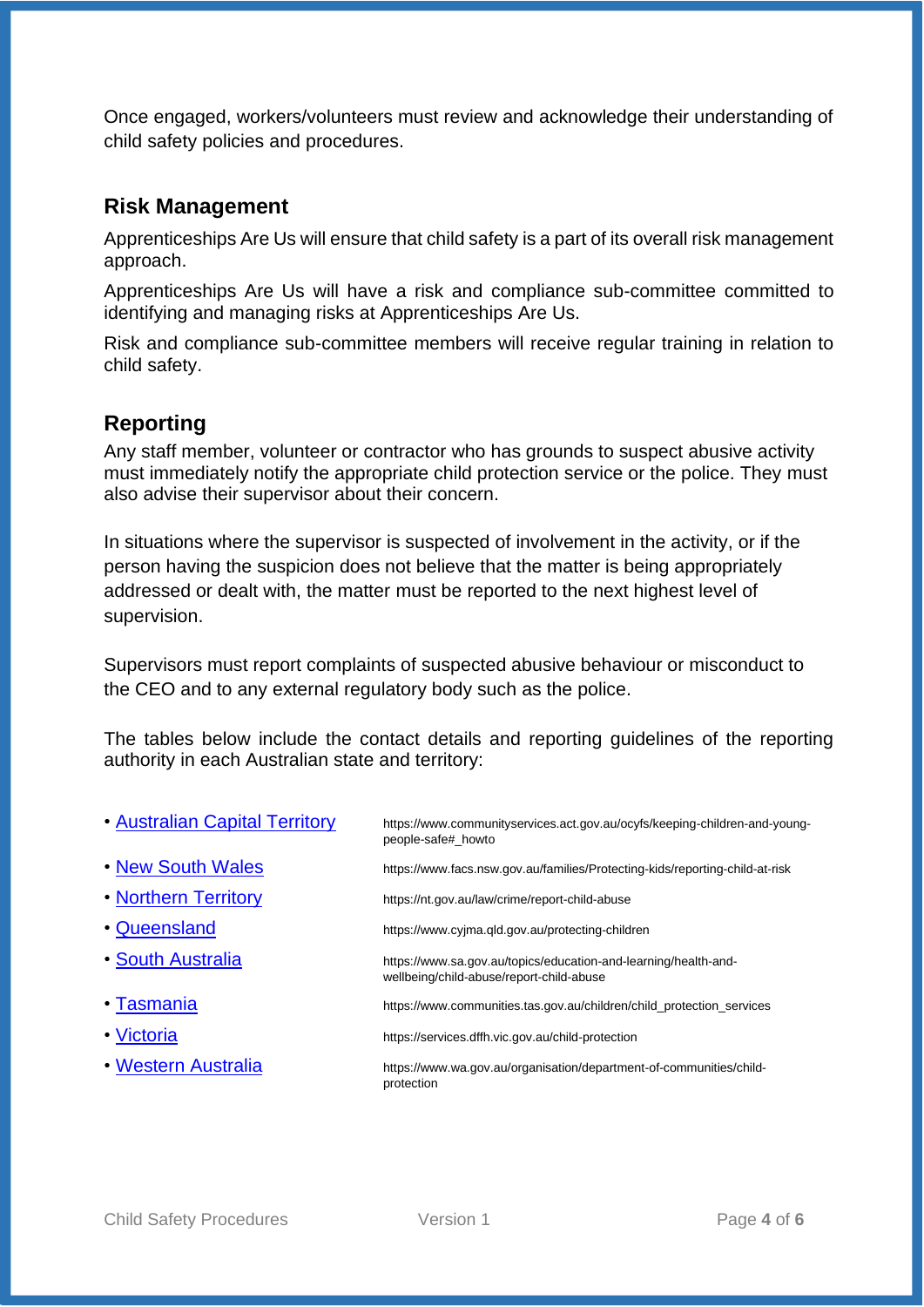#### **Investigating**

If the appropriate child protection service or the police decide to investigate a report, all employees, contractors, or volunteers must co-operate fully with the investigation. Whether or not the authorities decide to conduct an investigation, the CEO will consult with the authorities to determine whether an internal investigation is appropriate. If it is decided that such an investigation will not conflict with any proceeding of the authorities, the CEO may decide to conduct such an investigation. All employees, contractors and volunteers must co-operate fully with the investigation.

Any such investigation will be conducted according to the rules of natural justice. The CEO will make every effort to keep any such investigation confidential; however, from time-to-time other members of staff may need to be consulted in conjunction with the investigation.

After an initial review and a determination that the suspected abuse warrants additional investigation, the CEO shall coordinate the investigation with the appropriate investigators and/or law enforcement officials. Internal or external legal representatives will be involved in the process, as deemed appropriate.

#### **Responding**

If it is alleged that a member of staff, contractor or a volunteer may have committed an offence or have breached Apprenticeships Are Us policies or its Code of Conduct the person concerned may be stood down (with pay, where applicable) while an investigation is conducted.

If the investigation concludes that on the balance of probabilities an offence (or a breach of Apprenticeships Are Us Limited or Code of Conduct) has occurred then disciplinary action may follow, up to and including dismissal or cessation of involvement with Apprenticeships Are Us. The findings of the investigation will also be reported to any external body as required.

#### **Privacy**

All personal information considered or recorded will respect the privacy of the individuals involved unless there is a risk to someone's safety. Apprenticeships Are Us will have safeguards and practices in place to ensure any personal information is protected. Everyone is entitled to know how the personal information is recorded, what will be done with it, and who will be able to access it.

#### **Reviewing**

Every two years, and following every reportable incident, a review shall be conducted to assess whether Apprenticeships Are Us child protection policies or procedures require modification to better protect the children under the organisation's care.